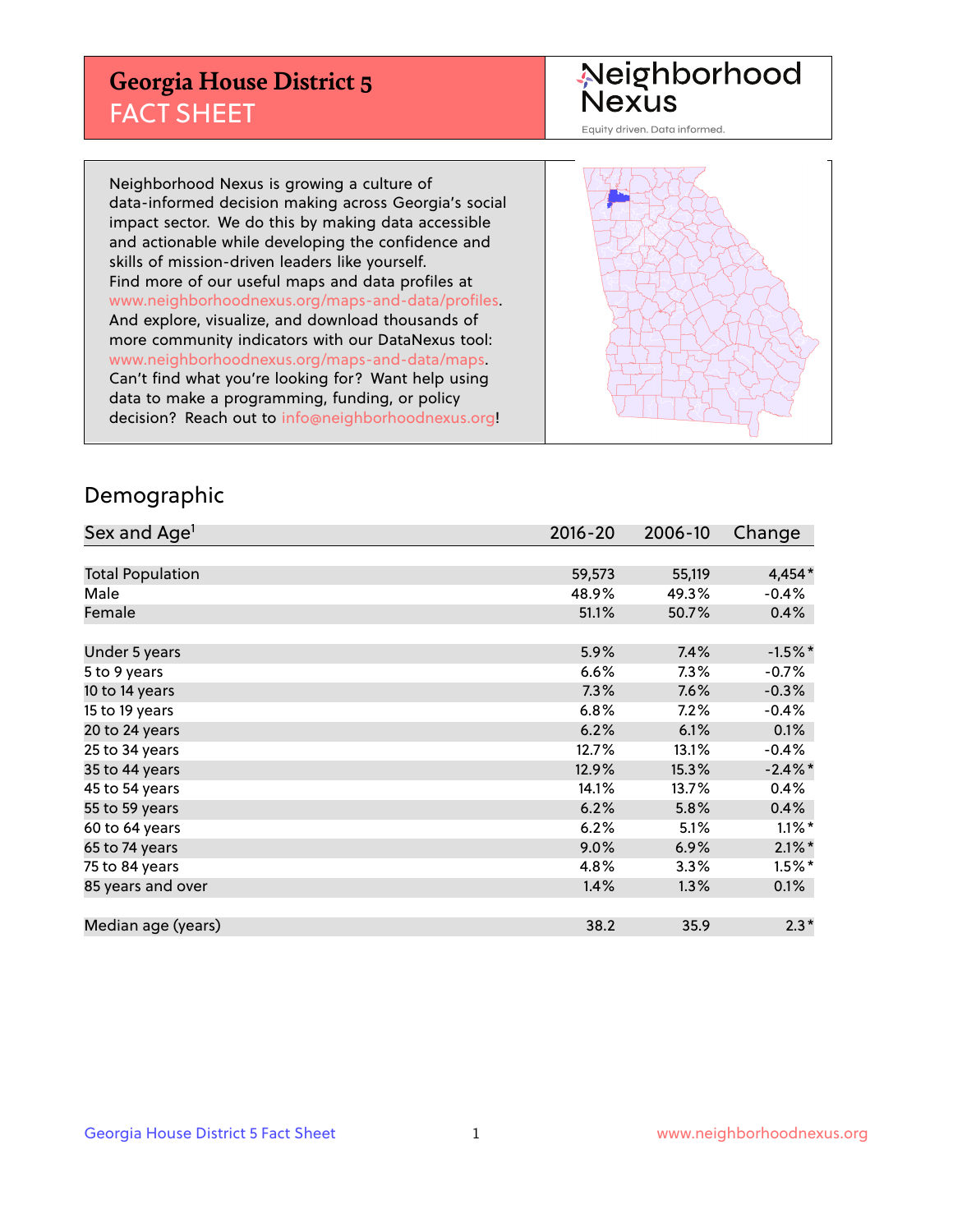## Demographic, continued...

| Race <sup>2</sup>                                            | $2016 - 20$    | 2006-10        | Change           |
|--------------------------------------------------------------|----------------|----------------|------------------|
| <b>Total population</b>                                      | 59,573         | 55,119         | $4,454*$         |
| One race                                                     | 96.6%          | 98.5%          | $-1.9%$ *        |
| White                                                        | 85.2%          | 85.5%          | $-0.2%$          |
| <b>Black or African American</b>                             | 4.0%           | 3.9%           | 0.1%             |
| American Indian and Alaska Native                            | 1.2%           | 0.4%           | $0.8\%$ *        |
| Asian                                                        | 1.3%           | 0.8%           | 0.5%             |
| Native Hawaiian and Other Pacific Islander                   | 0.1%           | 0.0%           | 0.1%             |
| Some other race                                              | 4.8%           | 8.0%           | $-3.2\%$ *       |
| Two or more races                                            | 3.4%           | 1.5%           | $1.9\%$ *        |
| Race alone or in combination with other race(s) <sup>3</sup> | $2016 - 20$    | 2006-10        | Change           |
| Total population                                             | 59,573         | 55,119         | $4,454*$         |
| White                                                        | 88.6%          | 86.8%          | 1.7%             |
| <b>Black or African American</b>                             | 5.0%           | 4.5%           | 0.5%             |
| American Indian and Alaska Native                            | 1.9%           | 1.1%           | $0.8\%$ *        |
| Asian                                                        | 1.5%           | 1.0%           | 0.5%             |
| Native Hawaiian and Other Pacific Islander                   | 0.2%           | 0.0%           | 0.1%             |
| Some other race                                              | 6.3%           | 8.4%           | $-2.1%$          |
| Hispanic or Latino and Race <sup>4</sup>                     | $2016 - 20$    | 2006-10        | Change           |
| Total population                                             | 59,573         | 55,119         | 4,454*           |
| Hispanic or Latino (of any race)                             | 15.7%          | 12.9%          | $2.8\%$ *        |
| Not Hispanic or Latino                                       | 84.3%          | 87.1%          | $-2.8\%$ *       |
| White alone                                                  | 77.6%          | 81.3%          | $-3.7\%$ *       |
| Black or African American alone                              | 3.7%           | 3.9%           | $-0.2%$          |
| American Indian and Alaska Native alone                      | 0.0%           | 0.3%           | $-0.2%$          |
| Asian alone                                                  | 1.2%           | 0.8%           | 0.4%             |
| Native Hawaiian and Other Pacific Islander alone             | 0.0%           | 0.0%           | 0.0%             |
| Some other race alone                                        | 0.0%           | 0.1%           | $-0.1%$          |
| Two or more races                                            | 1.7%           | 0.7%           | $1.1\%$ *        |
| U.S. Citizenship Status <sup>5</sup>                         | $2016 - 20$    | 2006-10        | Change           |
|                                                              |                |                |                  |
| Foreign-born population<br>Naturalized U.S. citizen          | 5,161<br>29.1% | 4,773<br>21.9% | 388<br>$7.2\%$ * |
| Not a U.S. citizen                                           | 70.9%          | 78.1%          | $-7.2%$          |
|                                                              |                |                |                  |
| Citizen, Voting Age Population <sup>6</sup>                  | $2016 - 20$    | 2006-10        | Change           |
| Citizen, 18 and over population                              | 41,825         | 36,859         | 4,965*           |
| Male                                                         | 47.7%          | 47.9%          | $-0.2%$          |
| Female                                                       | 52.3%          | 52.1%          | 0.2%             |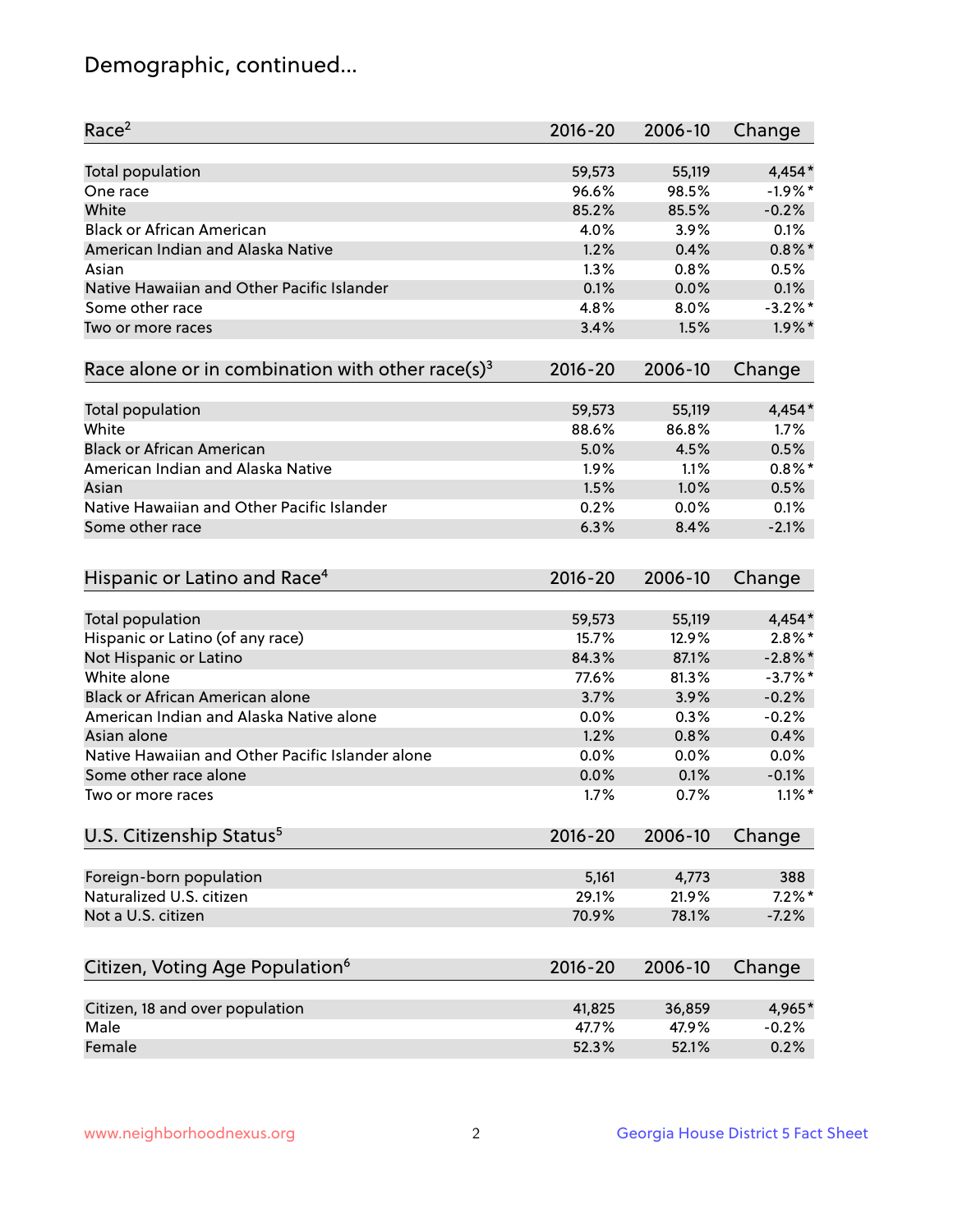#### Economic

| Income <sup>7</sup>                                 | $2016 - 20$ | 2006-10 | Change     |
|-----------------------------------------------------|-------------|---------|------------|
|                                                     |             |         |            |
| All households                                      | 21,170      | 19,787  | $1,383*$   |
| Less than \$10,000                                  | 5.8%        | 8.5%    | $-2.7\%$ * |
| \$10,000 to \$14,999                                | 6.1%        | 8.8%    | $-2.7\%$ * |
| \$15,000 to \$24,999                                | 10.5%       | 14.0%   | $-3.5%$ *  |
| \$25,000 to \$34,999                                | 12.4%       | 11.8%   | 0.6%       |
| \$35,000 to \$49,999                                | 16.2%       | 16.6%   | $-0.4%$    |
| \$50,000 to \$74,999                                | 18.3%       | 19.4%   | $-1.1%$    |
| \$75,000 to \$99,999                                | 11.5%       | 11.9%   | $-0.5%$    |
| \$100,000 to \$149,999                              | 12.5%       | 7.2%    | $5.4\%$ *  |
| \$150,000 to \$199,999                              | 3.5%        | 0.9%    | $2.6\%$ *  |
| \$200,000 or more                                   | 3.1%        | 0.8%    | $2.3\%$ *  |
| Median household income (dollars)                   | 48,921      | 40,760  | $8,161*$   |
| Mean household income (dollars)                     | 67,059      | 49,080  | 17,979*    |
| With earnings                                       | 74.6%       | 80.1%   | $-5.5%$ *  |
| Mean earnings (dollars)                             | 68,913      | 50,337  | 18,576*    |
| <b>With Social Security</b>                         | 35.6%       | 26.1%   | $9.5%$ *   |
| Mean Social Security income (dollars)               | 19,534      | 14,502  | $5,031*$   |
| With retirement income                              | 16.2%       | 14.1%   | 2.0%       |
| Mean retirement income (dollars)                    | 21,413      | 16,317  | 5,096*     |
| With Supplemental Security Income                   | 6.1%        | 4.8%    | 1.3%       |
| Mean Supplemental Security Income (dollars)         | 10,435      | 7,475   | 2,959*     |
| With cash public assistance income                  | 1.1%        | 1.8%    | $-0.7%$    |
| Mean cash public assistance income (dollars)        | 902         | 3,271   | $-2,368*$  |
| With Food Stamp/SNAP benefits in the past 12 months | 11.1%       | 8.5%    | $2.6\%$ *  |
|                                                     |             |         |            |
| Families                                            | 15,393      | 14,019  | $1,374*$   |
| Less than \$10,000                                  | 3.9%        | 4.6%    | $-0.7%$    |
| \$10,000 to \$14,999                                | 2.0%        | 6.0%    | $-4.0\%$ * |
| \$15,000 to \$24,999                                | 7.1%        | 11.9%   | $-4.8\%$ * |
| \$25,000 to \$34,999                                | 12.7%       | 11.6%   | 1.2%       |
| \$35,000 to \$49,999                                | 16.8%       | 16.9%   | $-0.2%$    |
| \$50,000 to \$74,999                                | 18.7%       | 22.9%   | $-4.2%$ *  |
| \$75,000 to \$99,999                                | 14.7%       | 14.6%   | 0.1%       |
| \$100,000 to \$149,999                              | 15.7%       | 9.3%    | $6.4\%$ *  |
| \$150,000 to \$199,999                              | 4.3%        | 1.3%    | $3.0\%$ *  |
| \$200,000 or more                                   | 4.0%        | 0.8%    | $3.3\%$ *  |
| Median family income (dollars)                      | 58,367      | 48,788  | 9,579*     |
| Mean family income (dollars)                        | 77,476      | 55,834  | $21,642*$  |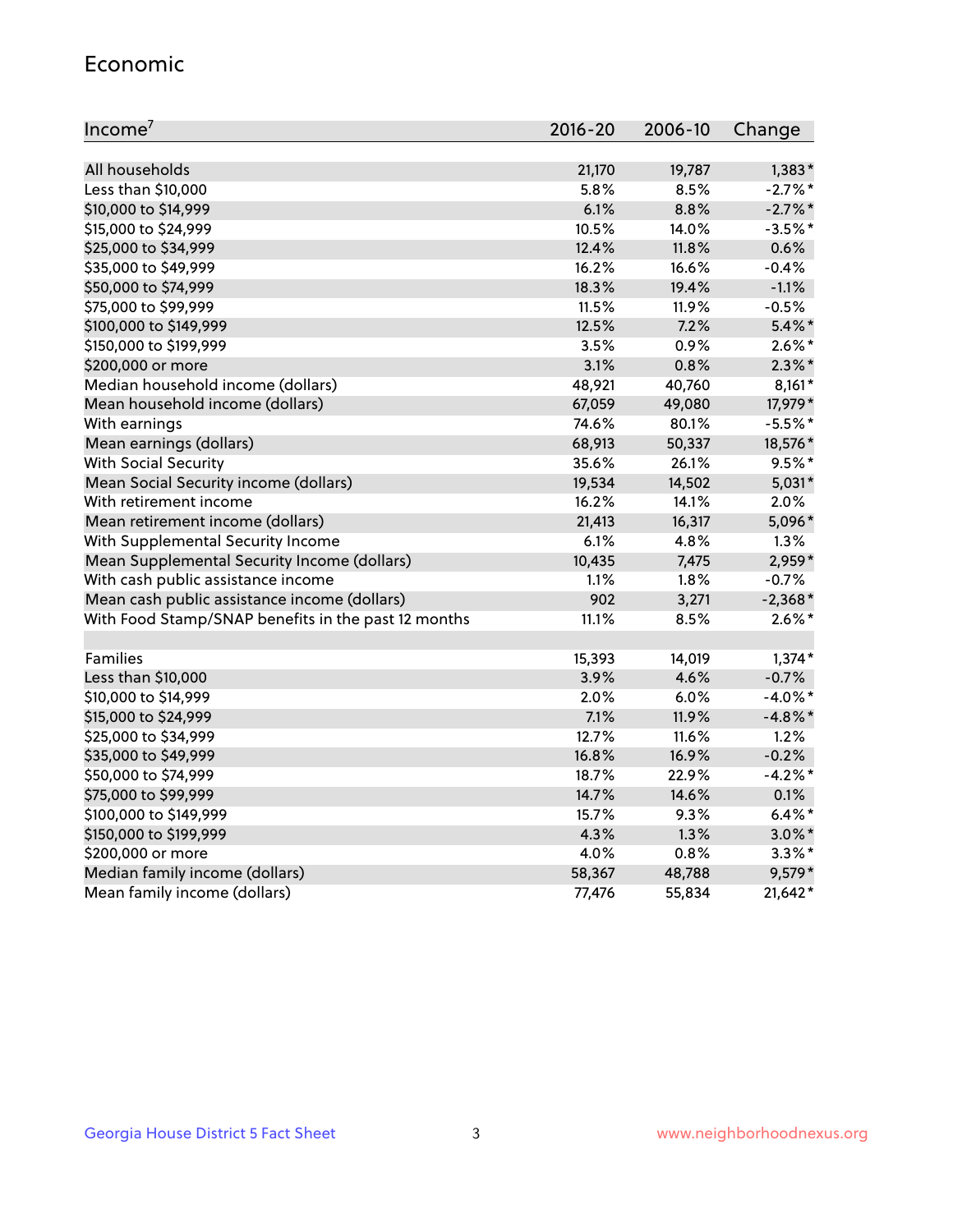## Economic, continued...

| $2016 - 20$<br>2006-10                                                                   |          |
|------------------------------------------------------------------------------------------|----------|
| Income, continued <sup>8</sup><br>Change                                                 |          |
| Nonfamily households<br>5,777<br>5,767                                                   | 9        |
| Median nonfamily income (dollars)<br>24,782<br>22,267                                    | $2,515*$ |
| Mean nonfamily income (dollars)<br>36,124<br>30,980                                      | $5,145*$ |
|                                                                                          |          |
| 25,900<br>Median earnings for workers (dollars)<br>30,914                                | $5,014*$ |
| Median earnings for male full-time, year-round workers<br>38,651<br>41,526               | 2,876*   |
| (dollars)                                                                                |          |
| Median earnings for female full-time, year-round workers<br>28,774<br>35,443             | $6,669*$ |
| (dollars)                                                                                |          |
|                                                                                          |          |
| Per capita income (dollars)<br>25,196<br>18,417                                          | $6,779*$ |
|                                                                                          |          |
| Families and People Below Poverty Level <sup>9</sup><br>$2016 - 20$<br>2006-10<br>Change |          |
|                                                                                          |          |
| <b>All families</b><br>11.0%<br>13.4%                                                    | $-2.4%$  |
| With related children under 18 years<br>17.1%<br>18.8%                                   | $-1.7%$  |
| With related children under 5 years only<br>11.3%<br>14.9%                               | $-3.6%$  |
| Married couple families<br>7.0%<br>8.4%                                                  | $-1.4%$  |
| With related children under 18 years<br>11.0%<br>10.4%                                   | 0.6%     |
| With related children under 5 years only<br>3.6%<br>10.1%                                | $-6.5%$  |
| Families with female householder, no husband present<br>31.3%<br>36.7%                   | $-5.4%$  |
| With related children under 18 years<br>39.3%<br>45.0%                                   | $-5.7%$  |
| With related children under 5 years only<br>47.1%<br>37.3%                               | 9.7%     |
|                                                                                          |          |
| All people<br>15.7%<br>16.5%                                                             | $-0.9%$  |
| Under 18 years<br>22.5%<br>21.7%                                                         | 0.8%     |
| Related children under 18 years<br>21.1%<br>21.4%                                        | $-0.3%$  |
| Related children under 5 years<br>18.8%<br>25.8%                                         | $-7.1%$  |
| Related children 5 to 17 years<br>21.9%<br>19.7%                                         | 2.2%     |
| 18 years and over<br>13.5%<br>14.6%                                                      | $-1.1%$  |
| 18 to 64 years<br>13.3%<br>14.2%                                                         | $-0.9%$  |
| 65 years and over<br>14.1%<br>16.6%                                                      | $-2.5%$  |
| People in families<br>12.5%<br>14.4%                                                     | $-1.9%$  |
| Unrelated individuals 15 years and over<br>33.9%<br>28.9%                                | 4.9%     |
|                                                                                          |          |
| Non-Hispanic white people<br>12.6%<br>13.3%                                              | $-0.7%$  |
| Black or African-American people<br>9.3%<br>27.5%                                        | $-18.2%$ |
| Asian people<br>34.8%<br>4.7%                                                            | 30.0%    |
| Hispanic or Latino people<br>31.2%<br>31.7%                                              | $-0.5%$  |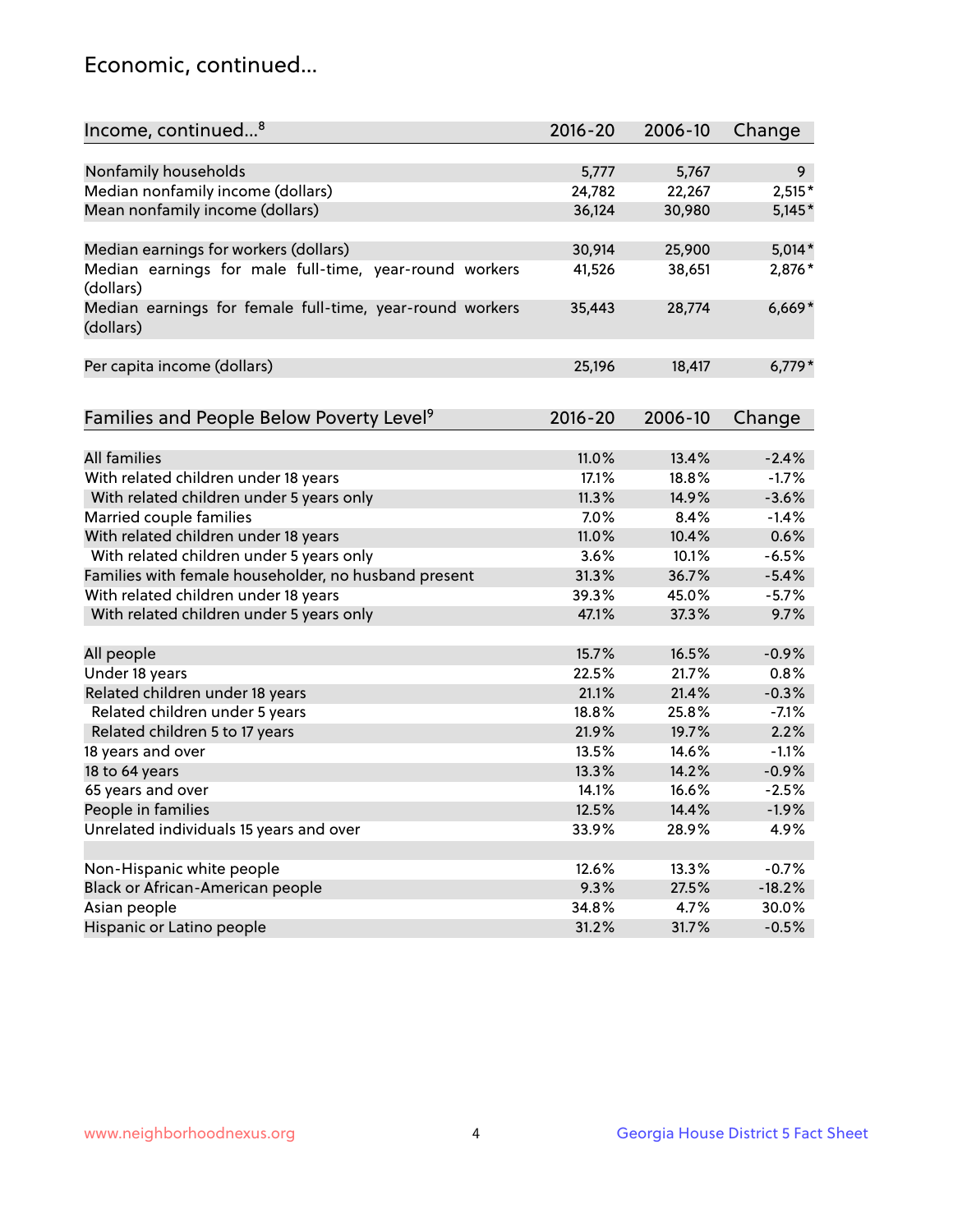## Employment

| Employment Status <sup>10</sup>                                             | $2016 - 20$ | 2006-10 | Change     |
|-----------------------------------------------------------------------------|-------------|---------|------------|
|                                                                             |             |         |            |
| Population 16 years and over                                                | 46,817      | 42,160  | 4,657*     |
| In labor force                                                              | 60.2%       | 63.9%   | $-3.7\%$ * |
| Civilian labor force                                                        | 60.2%       | 63.9%   | $-3.7\%$ * |
| Employed                                                                    | 57.8%       | 58.6%   | $-0.8%$    |
| Unemployed                                                                  | 2.4%        | 5.2%    | $-2.8%$    |
| <b>Armed Forces</b>                                                         | 0.0%        | 0.0%    | $-0.0%$    |
| Not in labor force                                                          | 39.8%       | 36.1%   | $3.7\%$ *  |
| Civilian labor force                                                        | 28,175      | 26,921  |            |
|                                                                             | 3.9%        |         | 1,255      |
| <b>Unemployment Rate</b>                                                    |             | 8.2%    | $-4.2%$    |
| Females 16 years and over                                                   | 24,166      | 21,608  | $2,558*$   |
| In labor force                                                              | 52.1%       | 55.9%   | $-3.8%$    |
| Civilian labor force                                                        | 52.1%       | 55.9%   | $-3.8%$    |
| Employed                                                                    | 50.1%       | 51.7%   | $-1.5%$    |
|                                                                             |             |         |            |
| Own children of the householder under 6 years                               | 4,360       | 4,653   | $-294$     |
| All parents in family in labor force                                        | 75.0%       | 56.9%   | 18.2%*     |
| Own children of the householder 6 to 17 years                               | 9,035       | 9,324   | $-289$     |
| All parents in family in labor force                                        | 72.0%       | 70.8%   | 1.2%       |
|                                                                             |             |         |            |
| Industry <sup>11</sup>                                                      | $2016 - 20$ | 2006-10 | Change     |
|                                                                             |             |         |            |
| Civilian employed population 16 years and over                              | 27,071      | 24,726  | 2,345*     |
| Agriculture, forestry, fishing and hunting, and mining                      | 2.7%        | 1.4%    | 1.3%       |
| Construction                                                                | 5.9%        | 8.0%    | $-2.1%$    |
| Manufacturing                                                               | 30.1%       | 29.1%   | 1.0%       |
| Wholesale trade                                                             | 2.2%        | 2.9%    | $-0.7%$    |
| Retail trade                                                                | 9.9%        | 12.4%   | $-2.5%$ *  |
| Transportation and warehousing, and utilities                               | 4.4%        | 5.7%    | $-1.3%$    |
| Information                                                                 | 1.3%        | 1.1%    | 0.2%       |
| Finance and insurance, and real estate and rental and leasing               | 4.2%        | 2.8%    | 1.4%       |
| Professional, scientific, and management, and administrative                | 6.8%        | 6.2%    | 0.7%       |
| and waste management services                                               |             |         |            |
| Educational services, and health care and social assistance                 | 16.3%       | 16.2%   | 0.1%       |
| Arts, entertainment, and recreation, and accommodation and<br>food services | 6.1%        | 5.5%    | 0.6%       |
| Other services, except public administration                                | 4.4%        | 3.8%    | 0.6%       |
| Public administration                                                       | 5.8%        | 4.9%    | 0.8%       |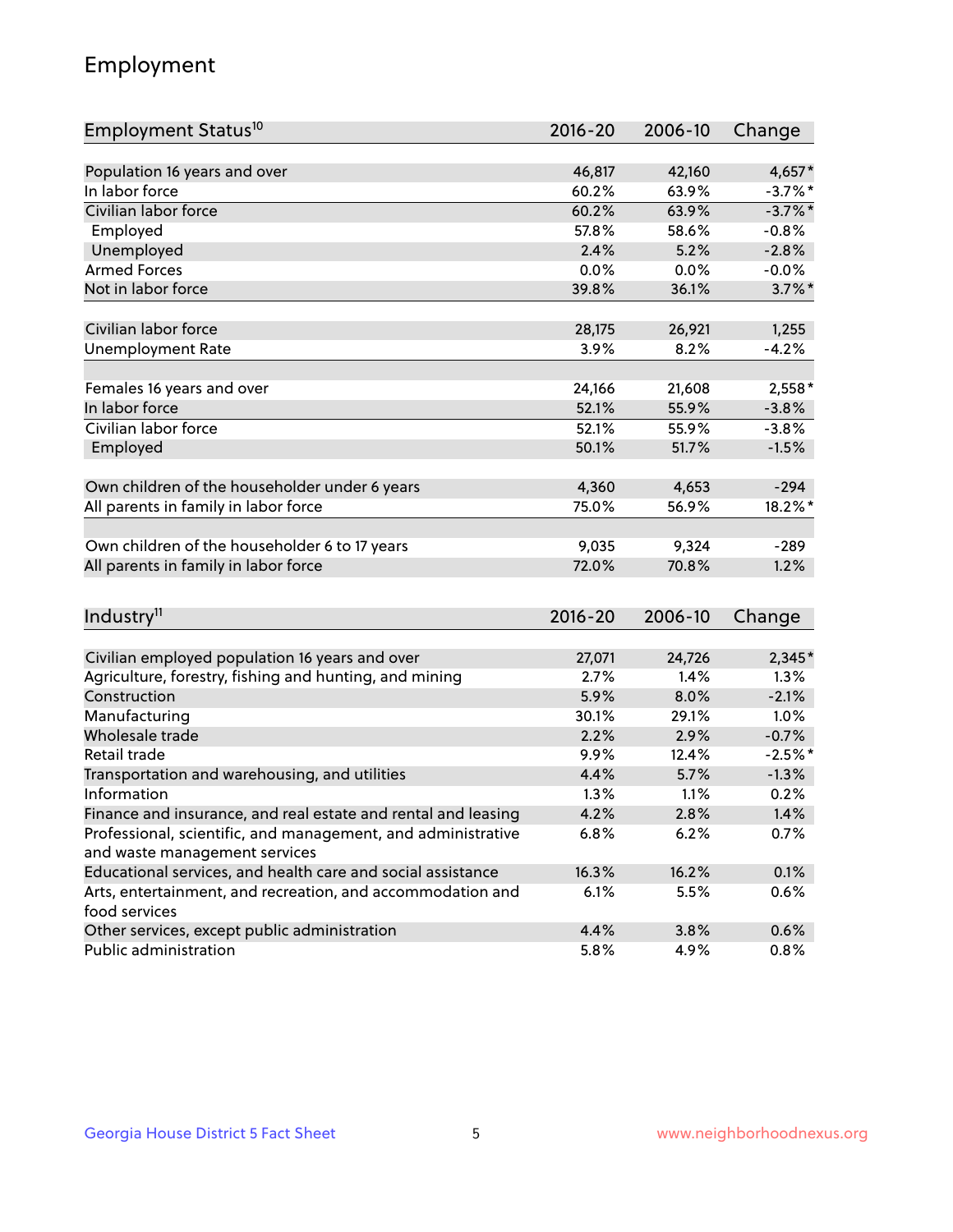## Employment, continued...

| Occupation <sup>12</sup>                                                    | $2016 - 20$ | 2006-10 | Change     |
|-----------------------------------------------------------------------------|-------------|---------|------------|
|                                                                             |             |         |            |
| Civilian employed population 16 years and over                              | 27,071      | 24,726  | 2,345*     |
| Management, business, science, and arts occupations                         | 26.2%       | 23.3%   | $2.9\%*$   |
| Service occupations                                                         | 17.1%       | 13.3%   | 3.9%*      |
| Sales and office occupations                                                | 19.8%       | 25.8%   | $-6.0\%$ * |
| and<br>Natural<br>resources,<br>construction,<br>maintenance<br>occupations | 10.4%       | 12.0%   | $-1.5%$    |
| Production, transportation, and material moving occupations                 | 26.4%       | 25.7%   | 0.8%       |
| Class of Worker <sup>13</sup>                                               | $2016 - 20$ | 2006-10 | Change     |
|                                                                             |             |         |            |
| Civilian employed population 16 years and over                              | 27,071      | 24,726  | $2,345*$   |
| Private wage and salary workers                                             | 81.6%       | 81.9%   | $-0.3%$    |
| Government workers                                                          | 13.1%       | 12.8%   | 0.3%       |
| Self-employed in own not incorporated business workers                      | 5.3%        | 5.2%    | 0.1%       |
| Unpaid family workers                                                       | 0.0%        | 0.2%    | $-0.1%$    |
| Job Flows <sup>14</sup>                                                     | 2019        | 2010    | Change     |
|                                                                             |             |         |            |
| Total Jobs in district                                                      | 26,567      | 19,467  | 7,100      |
| Held by residents of district                                               | 34.9%       | 40.7%   | $-5.7%$    |
| Held by non-residents of district                                           | 65.1%       | 59.3%   | 5.7%       |
| Jobs by Industry Sector <sup>15</sup>                                       | 2019        | 2010    | Change     |
| Total Jobs in district                                                      | 26,567      | 19,467  | 7,100      |
| Goods Producing sectors                                                     | 38.0%       | 40.2%   | $-2.2%$    |
| Trade, Transportation, and Utilities sectors                                | 20.5%       | 19.1%   | 1.4%       |
| All Other Services sectors                                                  | 41.5%       | 40.8%   | 0.8%       |
|                                                                             |             |         |            |
| Total Jobs in district held by district residents                           | 9,284       | 7,922   | 1,362      |
| <b>Goods Producing sectors</b>                                              | 36.3%       | 36.7%   | $-0.4%$    |
| Trade, Transportation, and Utilities sectors                                | 17.1%       | 15.3%   | 1.7%       |
| All Other Services sectors                                                  | 46.7%       | 47.9%   | $-1.3%$    |
|                                                                             |             |         |            |
| Jobs by Earnings <sup>16</sup>                                              | 2019        | 2010    | Change     |
| Total Jobs in district                                                      | 26,567      | 19,467  | 7,100      |
| Jobs with earnings \$1250/month or less                                     | 23.2%       | 22.2%   | 1.0%       |
| Jobs with earnings \$1251/month to \$3333/month                             | 39.6%       | 50.3%   | $-10.7%$   |
| Jobs with earnings greater than \$3333/month                                | 37.2%       | 27.5%   | 9.7%       |
|                                                                             |             |         |            |
| Total Jobs in district held by district residents                           | 9,284       | 7,922   | 1,362      |
| Jobs with earnings \$1250/month or less                                     | 21.3%       | 22.4%   | $-1.1%$    |
| Jobs with earnings \$1251/month to \$3333/month                             | 41.9%       | 50.9%   | $-9.0%$    |
| Jobs with earnings greater than \$3333/month                                | 36.8%       | 26.7%   | 10.1%      |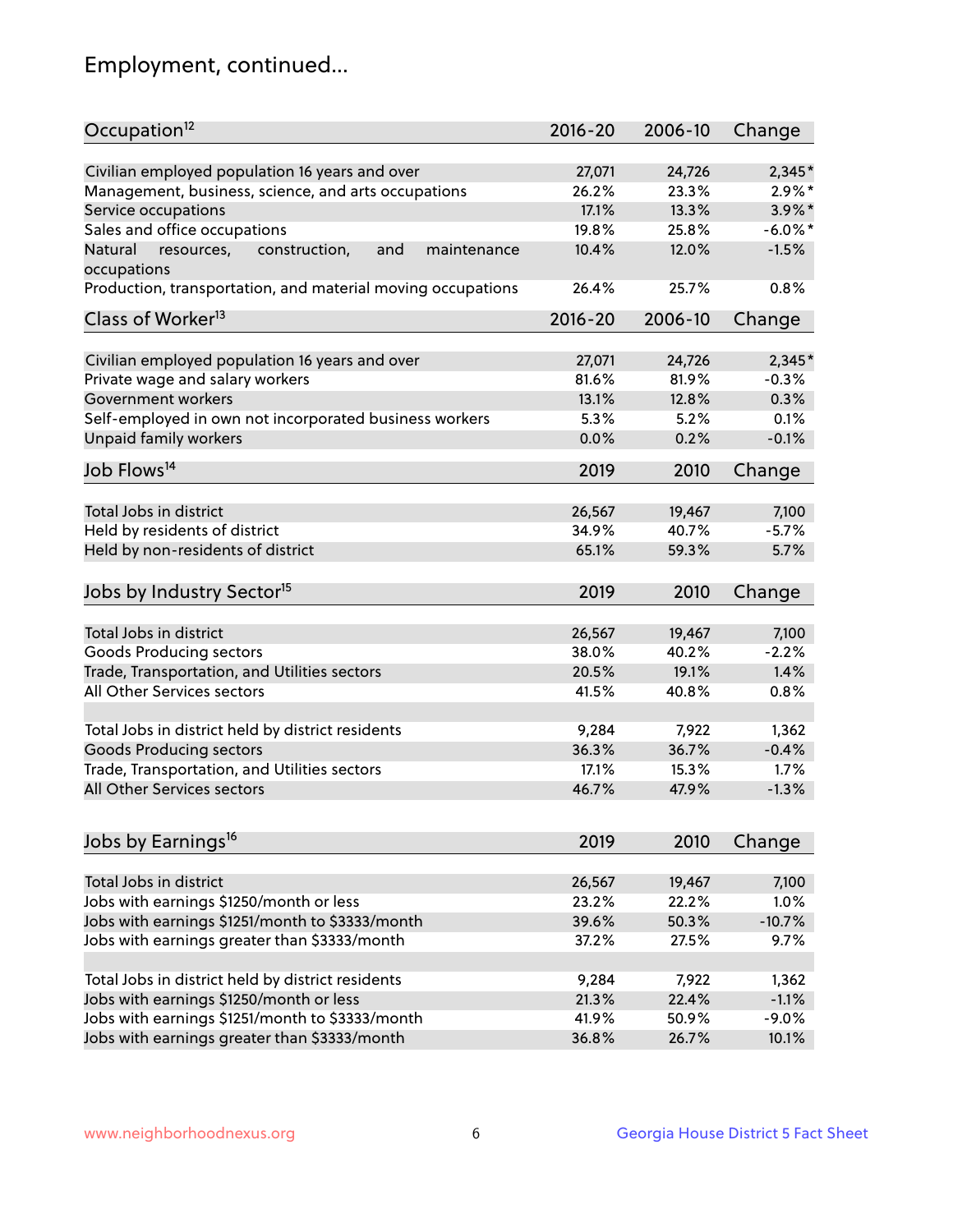## Employment, continued...

| 2019   | Change                                                                        |
|--------|-------------------------------------------------------------------------------|
|        |                                                                               |
| 26,567 | 7,100                                                                         |
| 22.9%  | 1.6%                                                                          |
| 55.3%  | $-6.4%$                                                                       |
| 21.8%  | 4.8%                                                                          |
|        |                                                                               |
| 9,284  | 1,362                                                                         |
| 22.0%  | 1.5%                                                                          |
| 55.0%  | $-5.9%$                                                                       |
| 23.0%  | 4.4%                                                                          |
|        | 2010<br>19,467<br>21.4%<br>61.7%<br>16.9%<br>7.922<br>20.4%<br>60.9%<br>18.6% |

#### Education

| School Enrollment <sup>18</sup>                | $2016 - 20$ | 2006-10 | Change     |
|------------------------------------------------|-------------|---------|------------|
|                                                |             |         |            |
| Population 3 years and over enrolled in school | 13,204      | 13,720  | $-516$     |
| Nursery school, preschool                      | 6.0%        | 4.8%    | $1.3\%$    |
| Kindergarten                                   | 5.0%        | 7.2%    | $-2.1%$    |
| Elementary school (grades 1-8)                 | 49.3%       | 47.3%   | 2.0%       |
| High school (grades 9-12)                      | 22.5%       | 25.7%   | $-3.2%$    |
| College or graduate school                     | 17.1%       | 15.0%   | 2.1%       |
| Educational Attainment <sup>19</sup>           | $2016 - 20$ | 2006-10 | Change     |
|                                                |             |         |            |
| Population 25 years and over                   | 40,060      | 35,520  | 4,540*     |
| Less than 9th grade                            | 8.4%        | 10.5%   | $-2.1%$    |
| 9th to 12th grade, no diploma                  | 12.9%       | 16.0%   | $-3.1\%$ * |
| High school graduate (includes equivalency)    | 34.5%       | 37.8%   | $-3.3\%$ * |
| Some college, no degree                        | 21.0%       | 18.7%   | $2.2\%$ *  |
| Associate's degree                             | 7.1%        | 4.2%    | $2.8\%$ *  |
| Bachelor's degree                              | 8.8%        | 8.3%    | 0.5%       |
| Graduate or professional degree                | $7.3\%$     | 4.3%    | $3.0\%$ *  |
|                                                |             |         |            |
| Percent high school graduate or higher         | 78.7%       | 73.5%   | $5.2\%$ *  |
| Percent bachelor's degree or higher            | 16.1%       | 12.7%   | $3.4\%$ *  |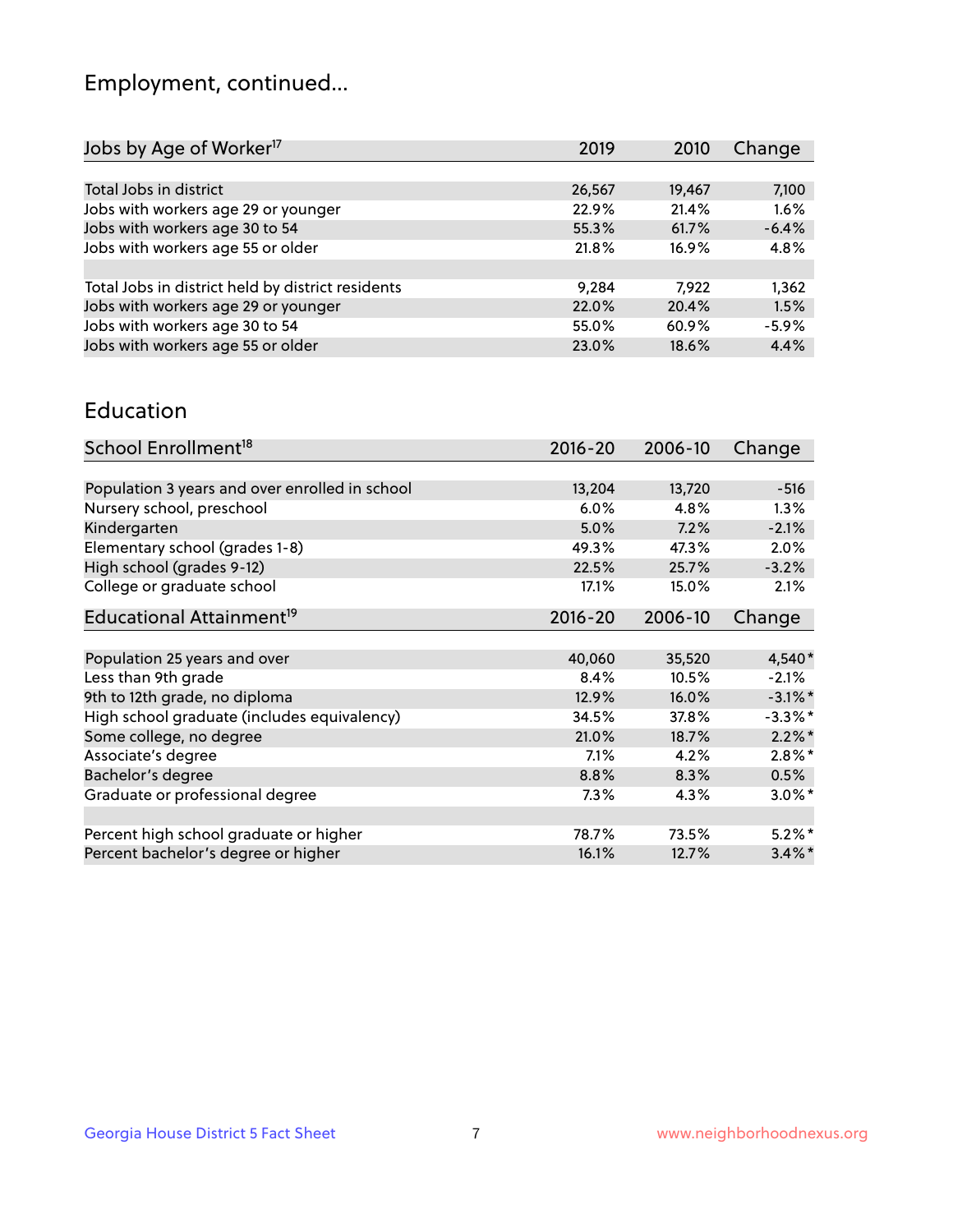## Housing

| Households by Type <sup>20</sup>                     | $2016 - 20$ | 2006-10 | Change    |
|------------------------------------------------------|-------------|---------|-----------|
|                                                      |             |         |           |
| <b>Total households</b>                              | 21,170      | 19,787  | $1,383*$  |
| Family households (families)                         | 72.7%       | 70.9%   | 1.9%      |
| With own children under 18 years                     | 31.9%       | 32.3%   | $-0.4%$   |
| Married-couple family                                | 54.7%       | 55.0%   | $-0.2%$   |
| With own children of the householder under 18 years  | 22.2%       | 23.6%   | $-1.4%$   |
| Male householder, no wife present, family            | 6.4%        | 3.8%    | $2.5%$ *  |
| With own children of the householder under 18 years  | 3.4%        | 1.6%    | $1.8\%$ * |
| Female householder, no husband present, family       | 11.6%       | 12.1%   | $-0.5%$   |
| With own children of the householder under 18 years  | 6.4%        | 7.2%    | $-0.8%$   |
| Nonfamily households                                 | 27.3%       | 29.1%   | $-1.9%$   |
| Householder living alone                             | 23.1%       | 25.0%   | $-1.9%$   |
| 65 years and over                                    | 13.4%       | 7.8%    | $5.6\%$ * |
|                                                      |             |         |           |
| Households with one or more people under 18 years    | 37.1%       | 37.2%   | $-0.0%$   |
| Households with one or more people 65 years and over | 31.4%       | 21.6%   | $9.8\%$ * |
|                                                      |             |         |           |
| Average household size                               | 2.79        | 2.75    | 0.04      |
| Average family size                                  | 3.26        | 3.31    | $-0.05$   |
|                                                      |             |         |           |
| Housing Occupancy <sup>21</sup>                      | $2016 - 20$ | 2006-10 | Change    |
|                                                      |             |         |           |
| Total housing units                                  | 23,502      | 22,427  | $1,075*$  |
| Occupied housing units                               | 90.1%       | 88.2%   | 1.8%      |
| Vacant housing units                                 | 9.9%        | 11.8%   | $-1.8%$   |
|                                                      |             |         |           |
| Homeowner vacancy rate                               | 0.6         | 4.3     | $-3.7*$   |
| Rental vacancy rate                                  | 6.5         | 9.2     | $-2.6$    |
|                                                      |             |         |           |
|                                                      |             |         |           |
| Units in Structure <sup>22</sup>                     | 2016-20     | 2006-10 | Change    |
|                                                      |             |         |           |
| Total housing units                                  | 23,502      | 22,427  | $1,075*$  |
| 1-unit, detached                                     | 73.0%       | 71.6%   | 1.3%      |
| 1-unit, attached                                     | 1.4%        | 2.0%    | $-0.7%$   |
| 2 units                                              | 1.5%        | 1.2%    | 0.3%      |
| 3 or 4 units                                         | 2.8%        | 3.9%    | $-1.1%$   |
| 5 to 9 units                                         | 3.0%        | 4.9%    | $-1.9%$ * |
| 10 to 19 units                                       | 3.2%        | 2.6%    | 0.6%      |
| 20 or more units                                     | 3.6%        | 1.5%    | 2.1%      |
| Mobile home                                          | 11.7%       | 12.4%   | $-0.7%$   |
| Boat, RV, van, etc.                                  | 0.0%        | 0.0%    | $-0.0%$   |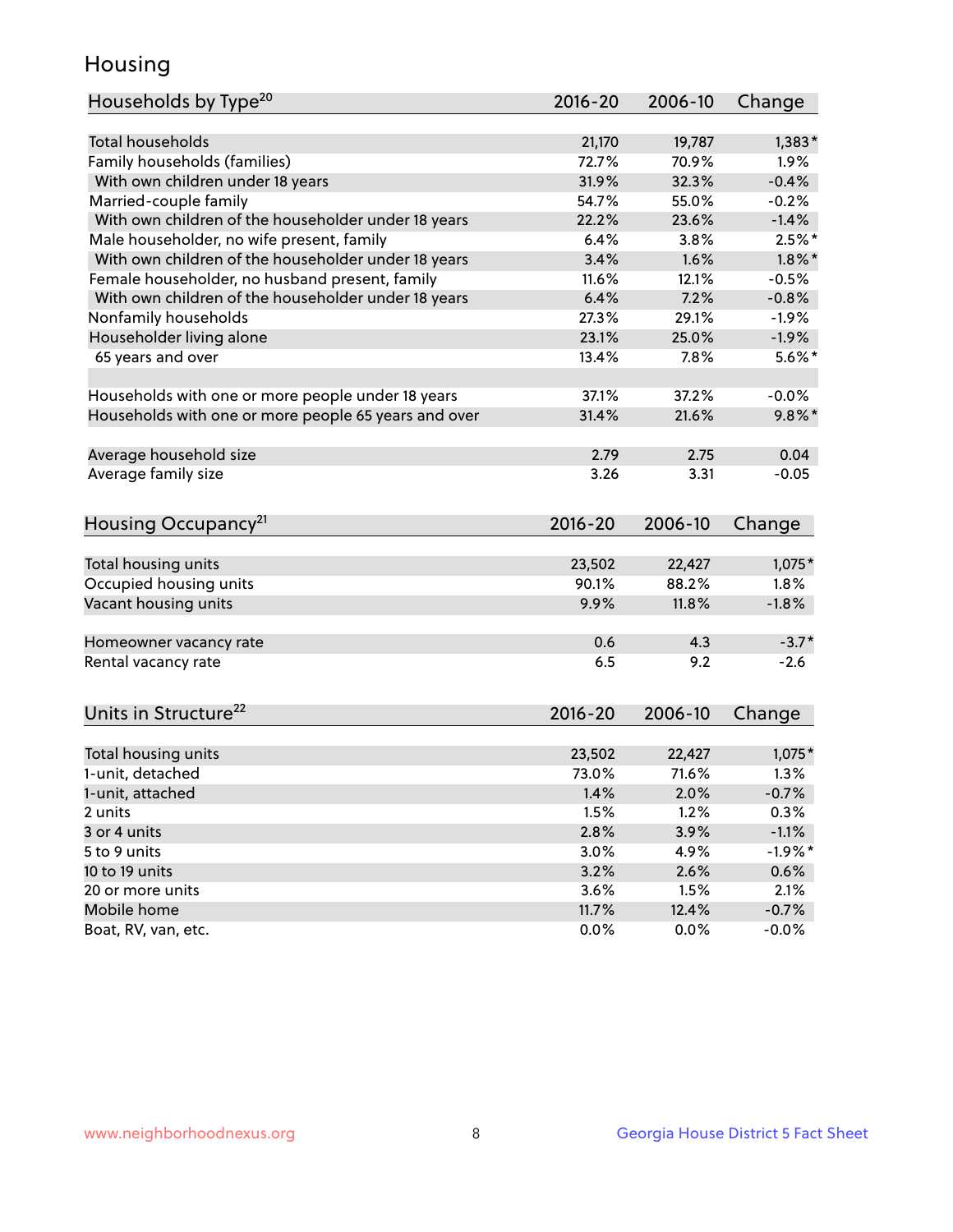## Housing, Continued...

| Year Structure Built <sup>23</sup>             | 2016-20     | 2006-10 | Change     |
|------------------------------------------------|-------------|---------|------------|
| Total housing units                            | 23,502      | 22,427  | $1,075*$   |
| Built 2014 or later                            | 2.8%        | (X)     | (X)        |
| Built 2010 to 2013                             | 0.9%        | (X)     | (X)        |
| Built 2000 to 2009                             | 21.4%       | 16.8%   | 4.7%*      |
| Built 1990 to 1999                             | 21.5%       | 16.8%   | 4.7%*      |
| Built 1980 to 1989                             | 13.8%       | 16.3%   | $-2.5%$    |
| Built 1970 to 1979                             | 14.7%       | 21.5%   | $-6.8\%$ * |
| Built 1960 to 1969                             | 10.0%       | 13.3%   | $-3.3\%$ * |
| Built 1950 to 1959                             | 6.7%        | 6.8%    | $-0.1%$    |
| Built 1940 to 1949                             | 3.0%        | 3.6%    | $-0.5%$    |
| Built 1939 or earlier                          | 5.0%        | 4.9%    | 0.1%       |
| Housing Tenure <sup>24</sup>                   | $2016 - 20$ | 2006-10 | Change     |
| Occupied housing units                         | 21,170      | 19,787  | $1,383*$   |
| Owner-occupied                                 | 66.2%       | 68.7%   | $-2.4%$    |
| Renter-occupied                                | 33.8%       | 31.3%   | 2.4%       |
| Average household size of owner-occupied unit  | 2.73        | 2.87    | $-0.14*$   |
| Average household size of renter-occupied unit | 2.89        | 2.48    | $0.42*$    |
| Residence 1 Year Ago <sup>25</sup>             | $2016 - 20$ | 2006-10 | Change     |
| Population 1 year and over                     | 59,046      | 54,415  | 4,632*     |
| Same house                                     | 88.8%       | 85.4%   | $3.4\%$ *  |
| Different house in the U.S.                    | 10.9%       | 14.5%   | $-3.6\%$ * |
| Same county                                    | 6.6%        | 10.0%   | $-3.4\%$ * |
| Different county                               | 4.3%        | 4.5%    | $-0.2%$    |
| Same state                                     | 3.4%        | 2.9%    | 0.5%       |
| Different state                                | 0.9%        | 1.6%    | $-0.7%$    |
| Abroad                                         | 0.3%        | 0.1%    | 0.2%       |
| Value of Housing Unit <sup>26</sup>            | $2016 - 20$ | 2006-10 | Change     |
| Owner-occupied units                           | 14,017      | 13,585  | 432        |
| Less than \$50,000                             | 8.0%        | 11.1%   | $-3.1%$    |
| \$50,000 to \$99,999                           | 20.2%       | 22.0%   | $-1.8%$    |
| \$100,000 to \$149,999                         | 23.6%       | 30.7%   | $-7.2%$ *  |
| \$150,000 to \$199,999                         | 18.8%       | 16.2%   | 2.6%       |
| \$200,000 to \$299,999                         | 16.7%       | 13.3%   | $3.4\%$ *  |
| \$300,000 to \$499,999                         | 9.0%        | 4.3%    | 4.7%*      |
| \$500,000 to \$999,999                         | 3.2%        | 1.8%    | 1.4%       |
| \$1,000,000 or more                            | 0.5%        | 0.5%    | $-0.1%$    |
| Median (dollars)                               | 146,156     | 124,302 | 21,854*    |
| Mortgage Status <sup>27</sup>                  | $2016 - 20$ | 2006-10 | Change     |
| Owner-occupied units                           | 14,017      | 13,585  | 432        |
| Housing units with a mortgage                  | 60.6%       | 66.4%   | $-5.8\%$ * |
| Housing units without a mortgage               | 39.4%       | 33.6%   | $5.8\%$ *  |
|                                                |             |         |            |

Georgia House District 5 Fact Sheet 9 9 9 Www.neighborhoodnexus.org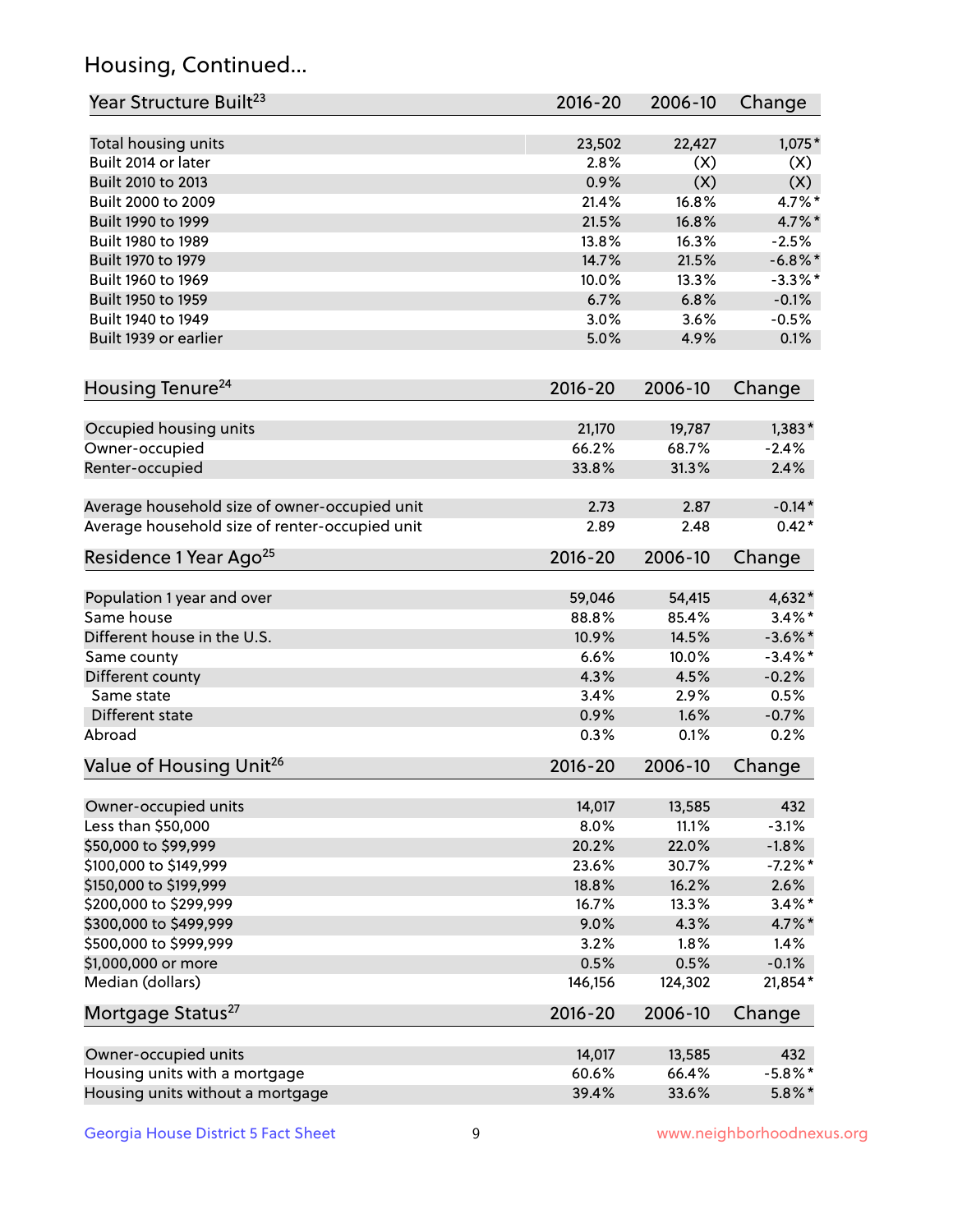## Housing, Continued...

| Selected Monthly Owner Costs <sup>28</sup>                                            | 2016-20 | 2006-10 | Change     |
|---------------------------------------------------------------------------------------|---------|---------|------------|
| Housing units with a mortgage                                                         | 8,500   | 9,022   | $-521$     |
| Less than \$300                                                                       | 0.1%    | 0.4%    | $-0.3%$    |
| \$300 to \$499                                                                        | 3.3%    | 3.3%    | 0.0%       |
| \$500 to \$999                                                                        | 35.6%   | 38.8%   | $-3.2%$    |
| \$1,000 to \$1,499                                                                    | 32.7%   | 35.9%   | $-3.2%$    |
| \$1,500 to \$1,999                                                                    | 19.7%   | 13.4%   | $6.2\%$ *  |
| \$2,000 to \$2,999                                                                    | 6.8%    | 7.0%    | $-0.2%$    |
| \$3,000 or more                                                                       | 1.8%    | 1.2%    | 0.7%       |
| Median (dollars)                                                                      | 1,136   | 1,081   | $56*$      |
| Housing units without a mortgage                                                      | 5,517   | 4,563   | 953*       |
| Less than \$150                                                                       | 3.3%    | 5.7%    | $-2.5%$    |
| \$150 to \$249                                                                        | 16.5%   | 28.3%   | $-11.9%$   |
| \$250 to \$349                                                                        | 25.4%   | 32.4%   | $-7.0\%$ * |
| \$350 to \$499                                                                        | 33.8%   | 19.5%   | 14.3%*     |
| \$500 to \$699                                                                        | 15.7%   | 9.7%    | 6.0%       |
| \$700 or more                                                                         | 5.3%    | 4.4%    | $1.0\%$    |
| Median (dollars)                                                                      | 368     | 303     | $65*$      |
| Household Income <sup>29</sup>                                                        |         |         |            |
| Housing units with a mortgage (excluding units where<br>SMOCAPI cannot be computed)   | 8,446   | 8,982   | $-536$     |
| Less than 20.0 percent                                                                | 54.5%   | 35.8%   | 18.7%*     |
| 20.0 to 24.9 percent                                                                  | 11.4%   | 19.0%   | $-7.6%$ *  |
| 25.0 to 29.9 percent                                                                  | 6.7%    | 12.2%   | $-5.6\%$ * |
| 30.0 to 34.9 percent                                                                  | 7.8%    | 7.8%    | $-0.0\%$   |
| 35.0 percent or more                                                                  | 19.6%   | 25.1%   | $-5.5%$ *  |
| Not computed                                                                          | 54      | 40      | 14         |
| Housing unit without a mortgage (excluding units where<br>SMOCAPI cannot be computed) | 5,422   | 4,502   | 920*       |
| Less than 10.0 percent                                                                | 44.6%   | 41.0%   | $3.6\%$ *  |
| 10.0 to 14.9 percent                                                                  | 23.9%   | 21.7%   | 2.1%       |
| 15.0 to 19.9 percent                                                                  | 10.3%   | 13.2%   | $-2.9%$    |
| 20.0 to 24.9 percent                                                                  | 7.7%    | 5.1%    | $2.6\%$ *  |
| 25.0 to 29.9 percent                                                                  | 4.2%    | 6.2%    | $-2.0%$    |
| 30.0 to 34.9 percent                                                                  | 3.4%    | 4.2%    | $-0.7%$    |
| 35.0 percent or more                                                                  | 5.9%    | 8.6%    | $-2.7%$    |
| Not computed                                                                          | 95      | 61      | 34         |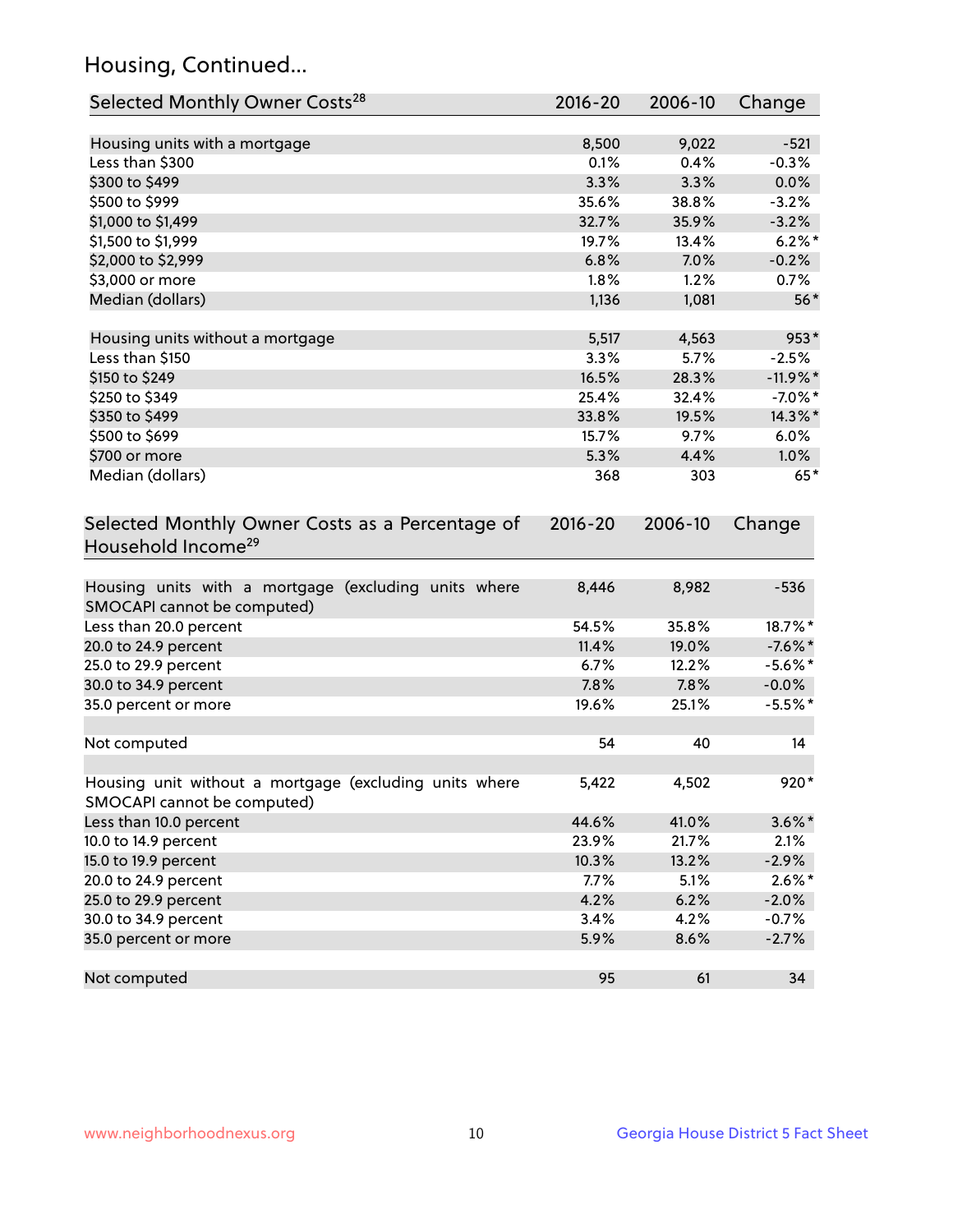## Housing, Continued...

| Gross Rent <sup>30</sup>   | 2016-20  | 2006-10 | Change     |
|----------------------------|----------|---------|------------|
|                            |          |         |            |
| Occupied units paying rent | 6,350    | 5,693   | 657        |
| Less than \$200            | 0.4%     | $1.9\%$ | $-1.5%$    |
| \$200 to \$499             | $11.6\%$ | 21.5%   | $-10.0%$   |
| \$500 to \$749             | 39.0%    | 46.7%   | $-7.7\%$   |
| \$750 to \$999             | 31.0%    | 24.3%   | 6.7%       |
| \$1,000 to \$1,499         | 16.4%    | 4.6%    | $11.8\%$ * |
| \$1,500 to \$1,999         | 1.0%     | 0.3%    | 0.7%       |
| \$2,000 or more            | 0.6%     | 0.6%    | $-0.0%$    |
| Median (dollars)           | 745      | 634     | $111*$     |
|                            |          |         |            |
| No rent paid               | 803      | 509     | 294        |
|                            |          |         |            |

| Gross Rent as a Percentage of Household Income <sup>31</sup>                   | $2016 - 20$ | 2006-10 | Change     |
|--------------------------------------------------------------------------------|-------------|---------|------------|
|                                                                                |             |         |            |
| Occupied units paying rent (excluding units where GRAPI<br>cannot be computed) | 6,140       | 5,592   | 547        |
| Less than 15.0 percent                                                         | 18.3%       | 15.9%   | 2.4%       |
| 15.0 to 19.9 percent                                                           | 15.8%       | 12.9%   | 2.8%       |
| 20.0 to 24.9 percent                                                           | $9.0\%$     | 10.0%   | $-0.9%$    |
| 25.0 to 29.9 percent                                                           | 12.0%       | 10.5%   | 1.6%       |
| 30.0 to 34.9 percent                                                           | 9.7%        | 7.9%    | $1.8\%$    |
| 35.0 percent or more                                                           | 35.2%       | 42.8%   | $-7.6\%$ * |
| Not computed                                                                   | 1.013       | 609     | $404*$     |

## Transportation

| Commuting to Work <sup>32</sup>           | 2016-20 | 2006-10 | Change    |
|-------------------------------------------|---------|---------|-----------|
|                                           |         |         |           |
| Workers 16 years and over                 | 26,669  | 24,205  | $2,465*$  |
| Car, truck, or van - drove alone          | 79.9%   | 84.1%   | $-4.1%$ * |
| Car, truck, or van - carpooled            | 12.2%   | 10.4%   | 1.8%      |
| Public transportation (excluding taxicab) | 0.1%    | 0.4%    | $-0.2%$   |
| Walked                                    | 0.9%    | 1.0%    | $-0.1%$   |
| Other means                               | 1.7%    | 2.6%    | $-0.9%$   |
| Worked at home                            | 5.1%    | 1.6%    | $3.5\%$ * |
|                                           |         |         |           |
| Mean travel time to work (minutes)        | 23.7    | 23.8    | $-0.2$    |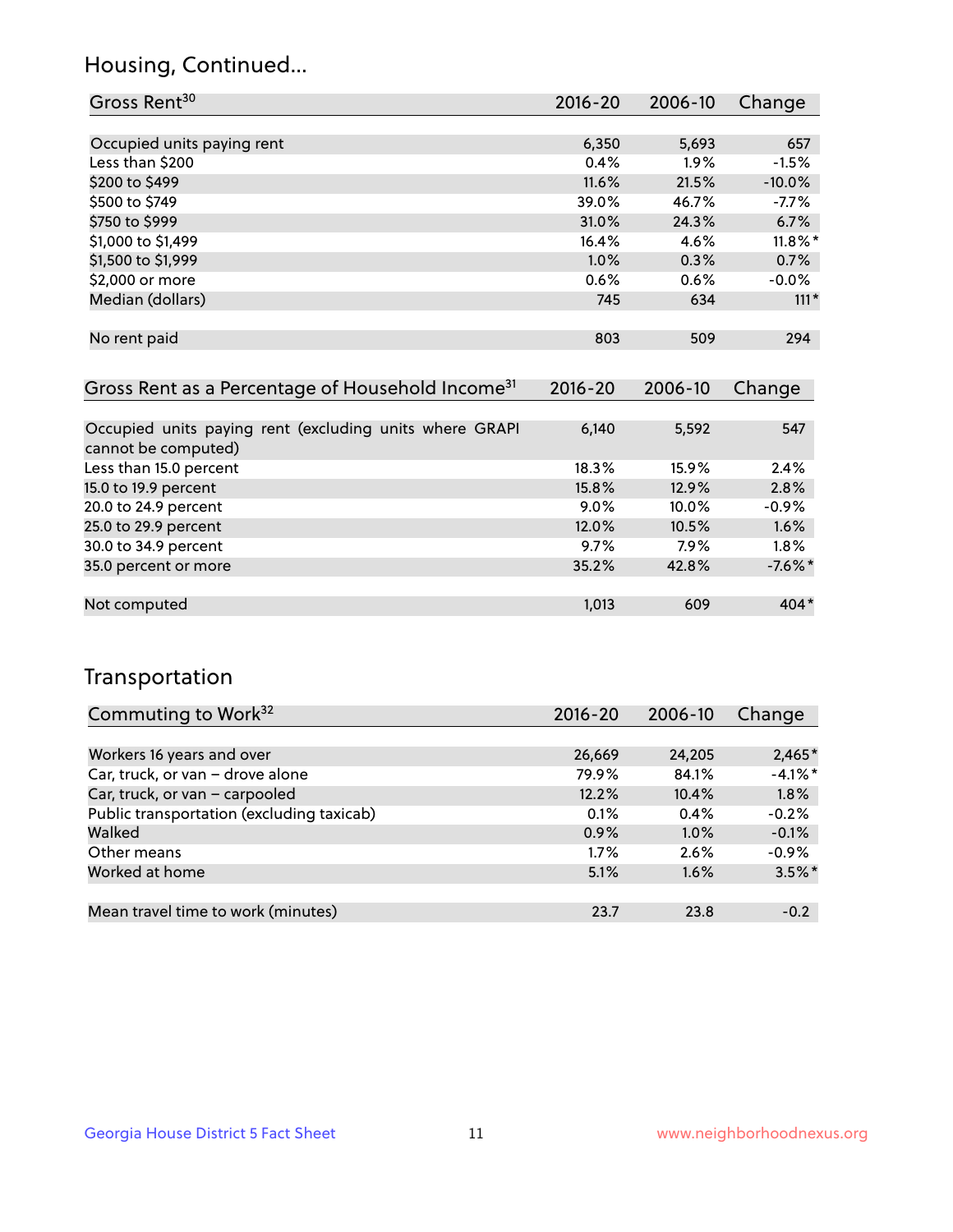## Transportation, Continued...

| Vehicles Available <sup>33</sup> | $2016 - 20$ | 2006-10 | Change     |
|----------------------------------|-------------|---------|------------|
|                                  |             |         |            |
| Occupied housing units           | 21,170      | 19.787  | $1,383*$   |
| No vehicles available            | 6.7%        | 6.4%    | 0.3%       |
| 1 vehicle available              | 28.1%       | 33.1%   | $-5.0\%$ * |
| 2 vehicles available             | 38.6%       | 38.8%   | $-0.3%$    |
| 3 or more vehicles available     | 26.6%       | 21.7%   | $4.9\%$ *  |

#### Health

| Health Insurance coverage <sup>34</sup>                 | 2016-20 |
|---------------------------------------------------------|---------|
|                                                         |         |
| Civilian Noninstitutionalized Population                | 59,021  |
| With health insurance coverage                          | 83.6%   |
| With private health insurance coverage                  | 60.9%   |
| With public health coverage                             | 33.0%   |
| No health insurance coverage                            | 16.4%   |
| Civilian Noninstitutionalized Population Under 19 years | 15,184  |
| No health insurance coverage                            | 7.5%    |
| Civilian Noninstitutionalized Population 19 to 64 years | 34,975  |
| In labor force:                                         | 25,941  |
| Employed:                                               | 24,949  |
| With health insurance coverage                          | 79.7%   |
| With private health insurance coverage                  | 77.4%   |
| With public coverage                                    | 3.4%    |
| No health insurance coverage                            | 20.3%   |
| Unemployed:                                             | 992     |
| With health insurance coverage                          | 59.8%   |
| With private health insurance coverage                  | 51.4%   |
| With public coverage                                    | 14.1%   |
| No health insurance coverage                            | 40.2%   |
| Not in labor force:                                     | 9,034   |
| With health insurance coverage                          | 67.6%   |
| With private health insurance coverage                  | 36.3%   |
| With public coverage                                    | 37.6%   |
| No health insurance coverage                            | 32.4%   |